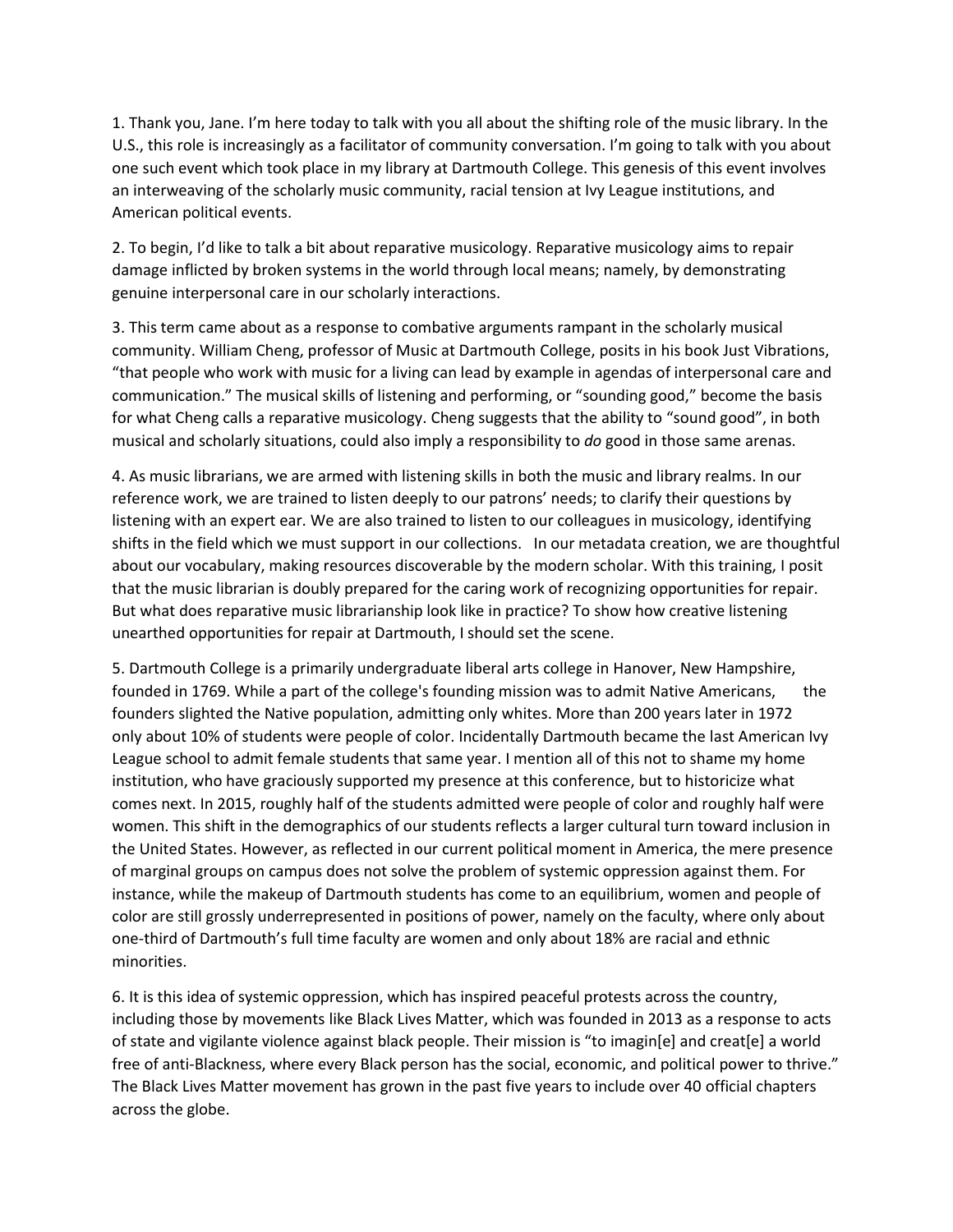7. Their reach has even extended to tiny Hanover, New Hampshire, where, in 2015, following the admission of Dartmouth's most diverse class to date, student Black Lives Matter protesters held a demonstration in the Dartmouth library. This peaceful protest took place in the main atrium and in the stacks. It included roughly one hundred students, who marched through the library with signs chanting, "Black Lives Matter!" and "If we can't study, you can't study!"

8. The protest was caught on film by a student in the library and the footage was widely circulated by conservative news outlets. As you watch this footage, notice the point at which this student, a part of the protest, changes his view from being a supporter of the protest, to arguing against the protesters' tactics. As the student in this interview noted, no violence was captured on film. In fact, the College released an official statement that no evidence of violence was ever submitted in the investigation of the protest.

9. This characterization of an audible disruption *as* physical violence is important because it shows that 1) tension between opposing groups on a college campus is often played out in silence by those on the side of the status quo (for instance via the racist virtual messages mentioned by the student in the Fox News interview) and that 2) resistance to the ways in which institutions oppress marginalized peoples often plays out in the open, in the form of loud, political statements in what are otherwise considered quiet and neutral spaces, like the library. The status quo attempts to silence these statements by calling them not only disruptive, but violent. But what happens when such statements of resistance are made quietly or in a less disruptive manner?

10. To find out, we move forward almost a year later to the day of the Black Lives Matter protest in the Dartmouth Library. This was the day that Donald Trump was elected to the U.S. presidency. Again, like the Black Lives Matter protesters, Dartmouth students recognized the centrality and supposed neutrality of the library, posting messages of support for minorities on campus who might be suffering that day in the library main hallway. These signs were a silent, non-disruptive act of resistance. And yet, at around 9 AM that morning, a library staff member removed the signs. (tap x2) While the removal of the signs was neither loud nor disruptive, like the actions of the Black Lives Matter protesters a year earlier, this action spoke just as loudly as those protesters. This action would seem to point to an idea that there is no "right" way to protest. It is a perfect illustration of Martin Luther King Jr.'s statement that the:

## 11.

"… great stumbling block in the stride toward [racial] freedom is not the White Citizen's Council-er or the Ku Klux Klanner, but the white moderate who is more devoted to "order" than to justice; who prefers a negative peace which is the absence of tension to a positive peace which is the presence of justice; who constantly says "I agree with you in the goal you seek, but I can't agree with your methods of direct action…"

12. So why is the seemingly minor event of the removal of posters so important to this presentation of my outreach events in the music library? This seemingly innocuous action by the staff member removing the signs is exactly the sort of daily reinforcement of the status quo which at first appears to do no harm. However, upon closer examination, this action carries the two-hundred year cultural baggage of an institution which, try as it might, is still unable to ease the tension between those who are able to see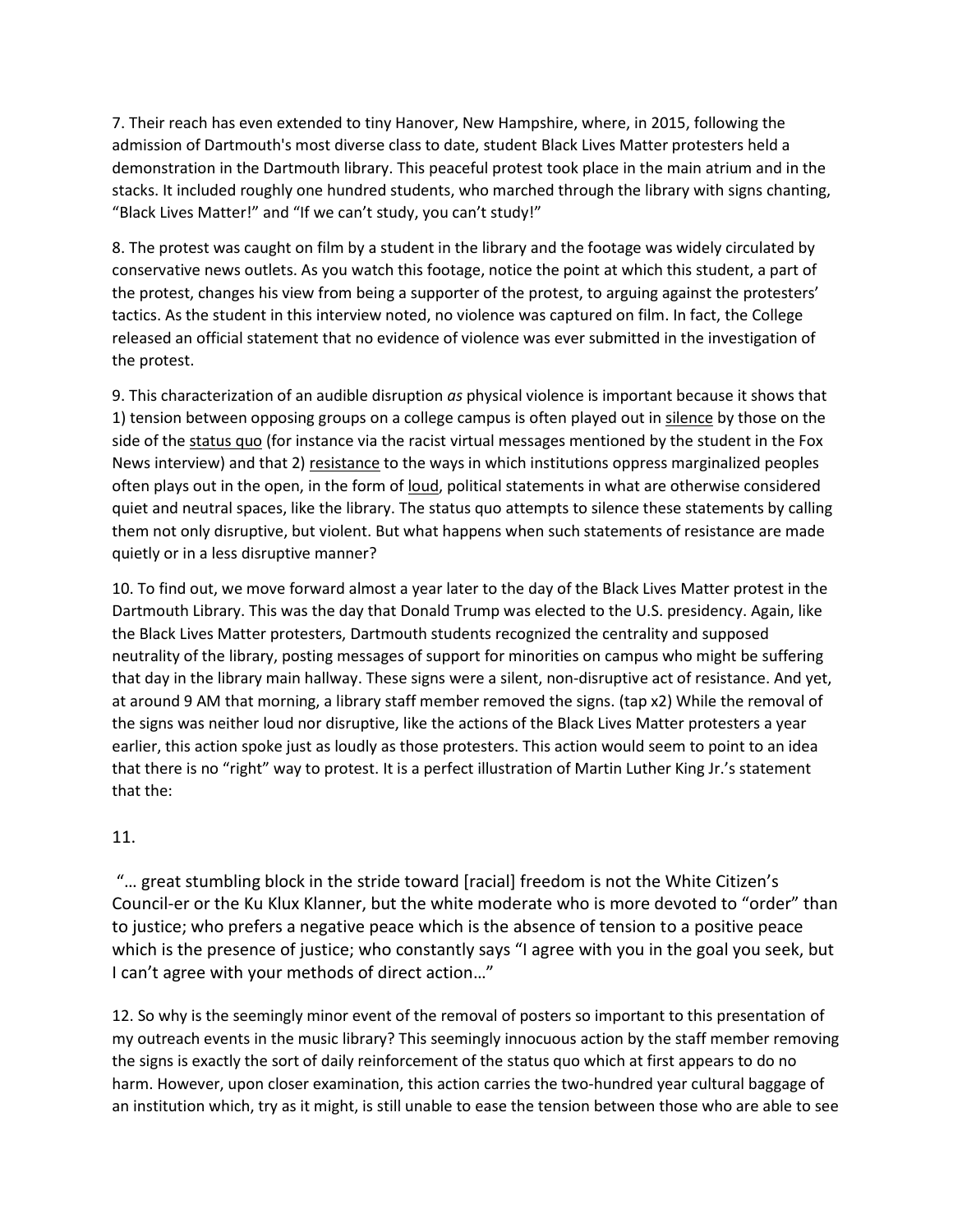something like a library as unpolitical and those who cannot afford to see any manifestation of the academic institution as neutral. This is because their very presence within it is questionable, removable, and quieted. It became apparent to me in the aftermath of the election, that the library should be doing something to acknowledge our commitment to "adhere to the principles of fairness and equality, [believing] that each user of the Library is unique and important." With William Cheng's idea of reparative musicology in mind, I sought to create an outreach event which might "sound good" in the Dartmouth community.

13. I hoped to create a space on the Dartmouth campus which would allow for reflection on current events through music. My intention was to "sound good" in an audible way, in what, at the time, I considered to be a safe, neutral space; the music library. We would bring together students of the college, faculty, staff, and community members to sing songs of the American civil rights movement of the 1960s. We would work through our feelings of disappointment, fear, rage, and discomfort when it came to matters of race.

14. To give you a quick idea of what these events looked like, here's the promotional video from the very first sing-in.

When I first saw that video, my heart sank. I was incredibly embarrassed because in this promotional video, we see me, a white woman, claiming for her own the music of the civil rights movement, singing it proudly. And in the same breath, she states that she is uncomfortable teaching this music. I had created this idea for an event to serve the community, but I was unwilling to deal with the discomfort I felt in acknowledging my whiteness. Instead, I asked a person of color to do the work for me. I asked her to teach the music, facilitate the discussion, and to speak for her entire race. Dartmouth students of color are often faced with extra demands on their time. As a masters student at Dartmouth, I have seen students of color routinely asked to act as representatives for their entire race, religion, or nationality in class and in their extra-curricular activities. My asking for the main labor of the sing-ins to be performed by a person of color was a foundational mistake in the planning of the Sing-Ins and something that I am actively working to correct in the future.

15. Despite this mistake, community members showed up to sing. We had wonderful discussions about the ways in which music acts as a motivator, a kinetic force which drives our mutual desire to create a more just world. At the first sing-in, we had five attendees, including mostly library staff. The next week, we had thirty people. The next week, forty. The event continued to gain momentum and institutional support, including funding from Dartmouth's Department of Institutional Diversity and Equity.

16. This year, we held the second annual sing-in. We expanded to include the music of protest movements beyond the American Civil Rights Movement, including music used in protests at Standing Rock, in South Africa, Jamaica, China, Italy, and others. The Sing-Ins even got a full page spread in the local newspaper. This article in the Valley News stands in stark contrast to the coverage of the earlier protests in the main library. Here, the Sing-Ins are portrayed as using sound as a universal language which brings library users together, making peaceful noise in an otherwise quiet library. The article states that, "A common song can prompt new connections, and perhaps even new levels of understanding." The Black Lives Matter protesters on the other hand were portrayed as divisive, disruptive, even violent. But these students weren't violent, and while not everyone agreed with their tactics, the movement and their chants brought them together, just as the songs of the civil rights movement brought community singers together in the music library. The obvious difference is that one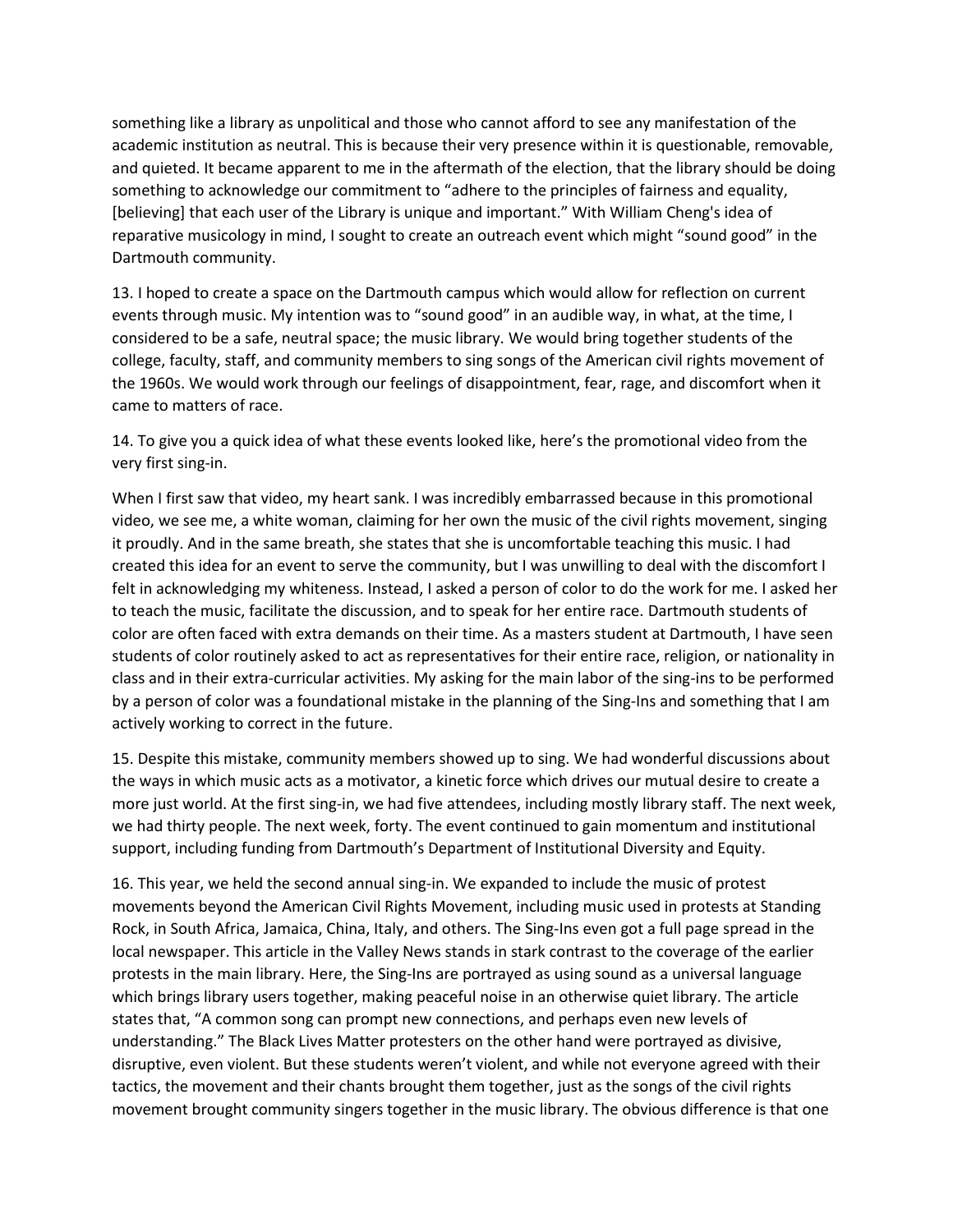protest was endorsed by the institution while the other was not. This points to an important quality of libraries that we would all do well to recognize and use carefully: Our Power. This power by its very existence makes libraries non-neutral bodies.

17. As stated by Chris Bourg, Dean of Libraries at MIT: "The very notion that shared, consolidated community resources ought to exist is not a neutral proposition. A library as an institution represents a decision about how a community spends its resources, and those decisions are not neutral. Decisions like how much funding a library gets, who should have access to a library, and even where the library is located are not neutral decisions. […] the origin of public libraries in the US is inextricably tied to the fact that the history of the United States is a history of settler colonialism, of slavery, of segregation, and of state-sponsored discrimination." – Chris Bourg

18. There is no denying that academic libraries are trusted by their institutions to carry out the work of providing the materials necessary for the education of their constituents. This trust can lead us as librarians to believe that we are just naturally good people; we consider ourselves either colorblind or so hyper-aware of our biases as to render us neutral. But just as a white body is not just a body but a white body, we are not just a library, but an institutional body. And as an institutional body, we must be mindful of our actions as part of the system which oppresses marginalized people and work to repair the damage inflicted by our institutions. Currently in the U.S., I believe that there is a wonderful shift in thinking around collections development, allowing for greater equity in the representation of marginalized voices in our collections. But building equitable collections is not enough. This work is carried out mostly in silence, in closed door conversations between librarians and vendors. If we are to "sound good," in the world libraries and librarians need to recognize and cultivate their own powerful voices. Selectors can't go on silently building collections of works by marginalized authors without speaking up for them in public. We must contribute to the active healing of wounds inflicted by the institution. The most audible way to do this in the academic library is by embracing these collections through our programming and outreach efforts. We must sound good in academia, denouncing systemic oppression. Out Loud. Thank you.

19. "It is not possible to have justice without healing the body that has experienced injustice. And it is not possible to heal without transforming this unjust system… We need to develop a new language, a language that centers healing and restoration." – Patrisse Cullors, cofounder of Black Lives Matter